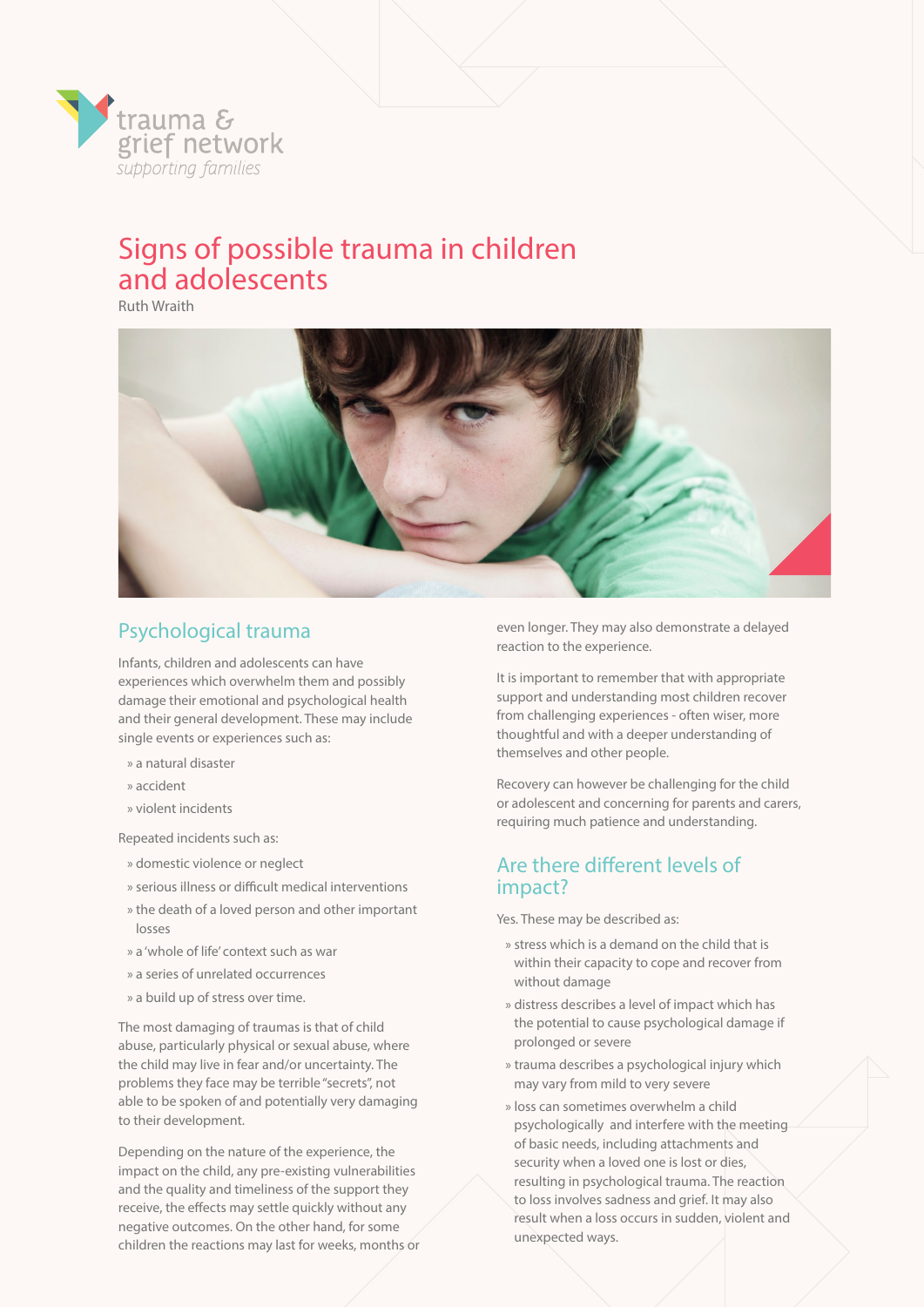

A traumatic experience will impact on an infant, child or adolescent in a very individual way and to differing degrees of severity. It will also be influenced by their level of development and the resources available to support them. It is not a 'one size fits all' response.

## What is it that may be damaged?

- » sense of safety and trust in relationships, the physical environment and the social environment. This can cause the child to become hyper-alert, wary, distant and disconnected, fearful, cynical or over protective.
- » neuro-biological system which may lead to important changes in brain development and functioning
- » intellectual functions such as understanding new information, memory and concentration which will affect progress at school as well as general learning
- » social skills and relationships may become derailed
- » physical and mental health may be undermined

#### Reactions which may appear over time:

In the immediate impact period the child may be:

- » stunned
- » shocked
- » frightened
- » not able to make sense of their world
- » physically upset, or
- » have regressed behaviour and ability to look after themselves.

In the short term (weeks) regressed and /or disorganised behaviours and confusion are often seen. Some examples may include:

- » separation problems such as clinging and 'hanging around'
- » loss of confidence and initiative
- » changes in thinking and learning
- » emotional and behavioural changes like being: quiet, withdrawn, noisy, boisterous, irritable, moody or too good
- » repetitions in play and talk
- » nightmares
- » fearful (general and incident specific)

For some infants, children and adolescents the short term reactions may persist into the medium term (months) or appear for the first time along with signs of ongoing distress such as poor physical health, emotional instability and changes. These may include the emergence of issues such as:

- » anxiety
- » trauma syndromes, and
- » depression:
- » behavioural and personality changes such as anger, social isolation and/ or inappropriate friendships
- » reduced school performance, and
- » not advancing developmentally

Pre-existing issues for the child or in their family may complicate their recovery.

For a range of reasons short and medium term effects may continue to the long term (years) for a small number of children and may become entrenched. This may cause:

The Trauma and Grief Network is funded by the Australian Government and part of The Australian National University's Australian Child and Adolescent Trauma Loss and Grief Network.







Australian Government **Department of Health and Ageing**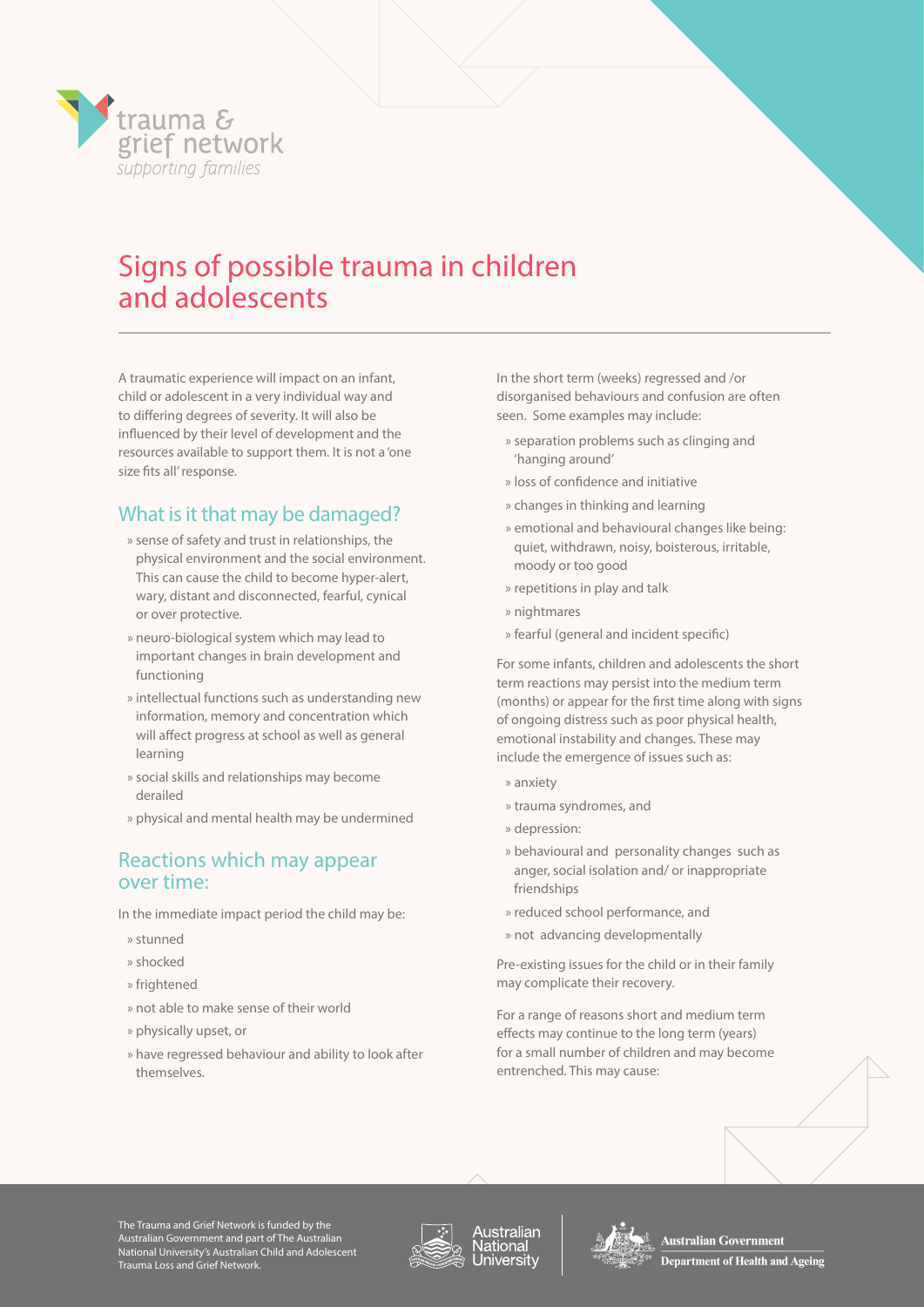

- » relationship, emotional and mental health problems
- » developmental delays and deviations which can impact on school performance, sense of self and understanding of other people and the wider world
- » also, the demands of the recovery journey on their family and community may cause additional problems for the child resulting in further challenges and consequences.

Very occasionally a child may appear to have recovered from their experience without any concerning reactions. However, they may show a delayed response later on. It is easy to miss the connection with the original experience.

In some rare cases, there may be a re-emergence of reactions many years after the traumatic event. This may be because:

- » the child has moved to a new stage of development with new and demanding challenges
- » they have another similar experience or one which reminds them in some way of their earlier experience.

It is important to be mindful of children who have pre-existing trauma experiences or vulnerabilities or other current issues to deal with. The increasing impact of many traumas over time is described as complex trauma.

It is important to be aware that infants, children and adolescents can be upset or re-traumatised by circumstances around them such as:

- » exposure to media reports and imagery
- » adult conversations and behaviours
- » bullying amongst peers
- » stressful child-parent relationships and
- » exposure to disaster reminders and others challenging experiences.

### The journey of recovery

Everyone recovers from the impact of challenging experiences in their own way and in their own time. For some it may take weeks, for others months and sometimes years. It is not a straightforward process but has its ups and downs.

Infant, children and adolescent's recovery is influenced by:

- » the nature, exposure, intensity and duration of their experience
- » whether they were alone or with someone who they felt was able to look after them
- » their age and developmental skills
- » their pre-existing and post incident resiliencies and vulnerabilities
- » maintenance of strong and 'tuned in' primary attachment relationships, usually parents but also extended family, teachers and other people who are important to the child
- » timely and appropriate support services and activities

### How parents and carers can help children recover

Parents and carers can help children recover by:

- » ensuring the child feels safe
- » assisting the child to regain trust in people and their wider world
- » re-establishing and maintaining the child's familiar environments, activities and routines (small and large) as much as possible as soon as possible
- » being understanding, patient and flexible while gently but firmly maintaining standards and limits as appropriate to the stage of recovery and the child's age
- » helping the child understand what happened and

The Trauma and Grief Network is funded by the Australian Government and part of The Australian National University's Australian Child and Adolescent Trauma Loss and Grief Network.